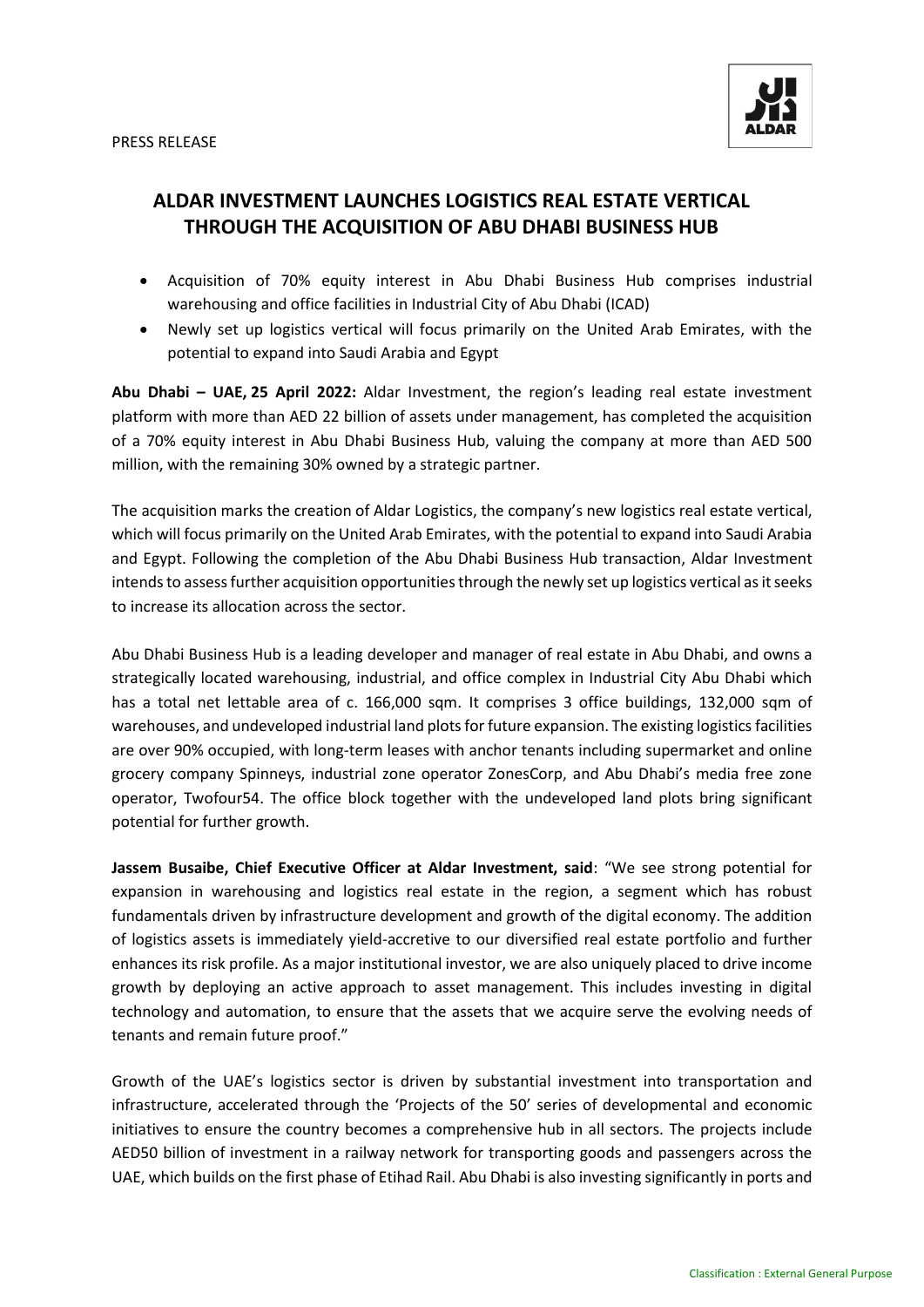integrated industrial zones, including the Khalifa Industrial Zone Abu Dhabi (KIZAD) and The Industrial City of Abu Dhabi (ICAD).

Aldar Investment is also responsible for Aldar Investment Properties (AIP), the region's largest institutional-class real estate platform, which will now welcome logistics real estate as an asset class. AIP is rated Baa1 by Moody's, the highest credit rating for a corporate non-government corporate in the region.

#### **-ENDS-**

### **For further information, please contact:**

| Media/IR                | Joudi Issa               |
|-------------------------|--------------------------|
| <b>Obaid Alyammahi</b>  | <b>Brunswick</b>         |
| <b>Aldar Properties</b> | +971 2 234 4600          |
| +971 2 810 5555         | ALDAR@brunswickgroup.com |

#### **About Aldar**

Aldar Properties PJSC is the leading real estate developer and manager in the UAE with a diversified and sustainable operating model centered around two core businesses: Aldar Development and Aldar Investment.

Aldar Development is a master developer of integrated, livable, and thriving communities across Abu Dhabi's most desirable destinations, including Yas Island, Saadiyat Island, Al Raha, and Reem Island. It is responsible for developing Aldar's c. 65 million sqm land bank and includes three businesses: Aldar Projects, which manages Aldar's fee-based development management business, including AED 45 billion of government housing and infrastructure projects; Aldar Ventures, which incubates and nurtures new business opportunities and innovation areas; and Aldar Egypt, the platform focused on developing mixed-use communities in Egypt.

Aldar Investment houses Aldar's core asset management business comprising over AED 22 billion portfolio of investment grade and income-generating real estate assets diversified across retail, residential, commercial and hospitality segments. It also manages three core platforms: Aldar Education, Aldar Estates and Aldar Hospitality and Leisure. Aldar Education includes Aldar's entire educational portfolio, including Aldar Academies, the leading education group in Abu Dhabi, with 20 schools, over 26,000 students and a growing network of 3,000 educators from over 100 nationalities, offering a wide range of curriculum and ancillary services such as a Teacher Training Academy. Aldar Estates consolidates Aldar's Retail Operations alongside existing Residential and Commercial real estate operations within Provis and will further include Community Management under one integrated property management platform. Aldar Hospitality and Leisure looks after Aldar's portfolio of hotel and leisure assets, which are anchored around Yas Island and Saadiyat. It includes Aldar's portfolio of 10 hotels, comprising over 2,900 hotel keys and managing operations across golf courses, beach clubs and marinas.

Aldar's shares are traded on the Abu Dhabi Securities Exchange (Stock quote: ALDAR:UH), and is a profitable, cash generative business that provides recurring revenues, and benefits from a diverse and supportive shareholder base. Aldar operates according to high standards of corporate governance and is committed to operating a long term and sustainable business in order to provide ongoing value for its shareholders.

Aldar is driven by a vision to be a leading real estate developer and manager in the region by playing a key role in the development of quality, comfortable, desirable destinations that people can live in, work at and visit.

For more information on Aldar please visi[t www.aldar.com](http://www.aldar.com/) or follow us on:

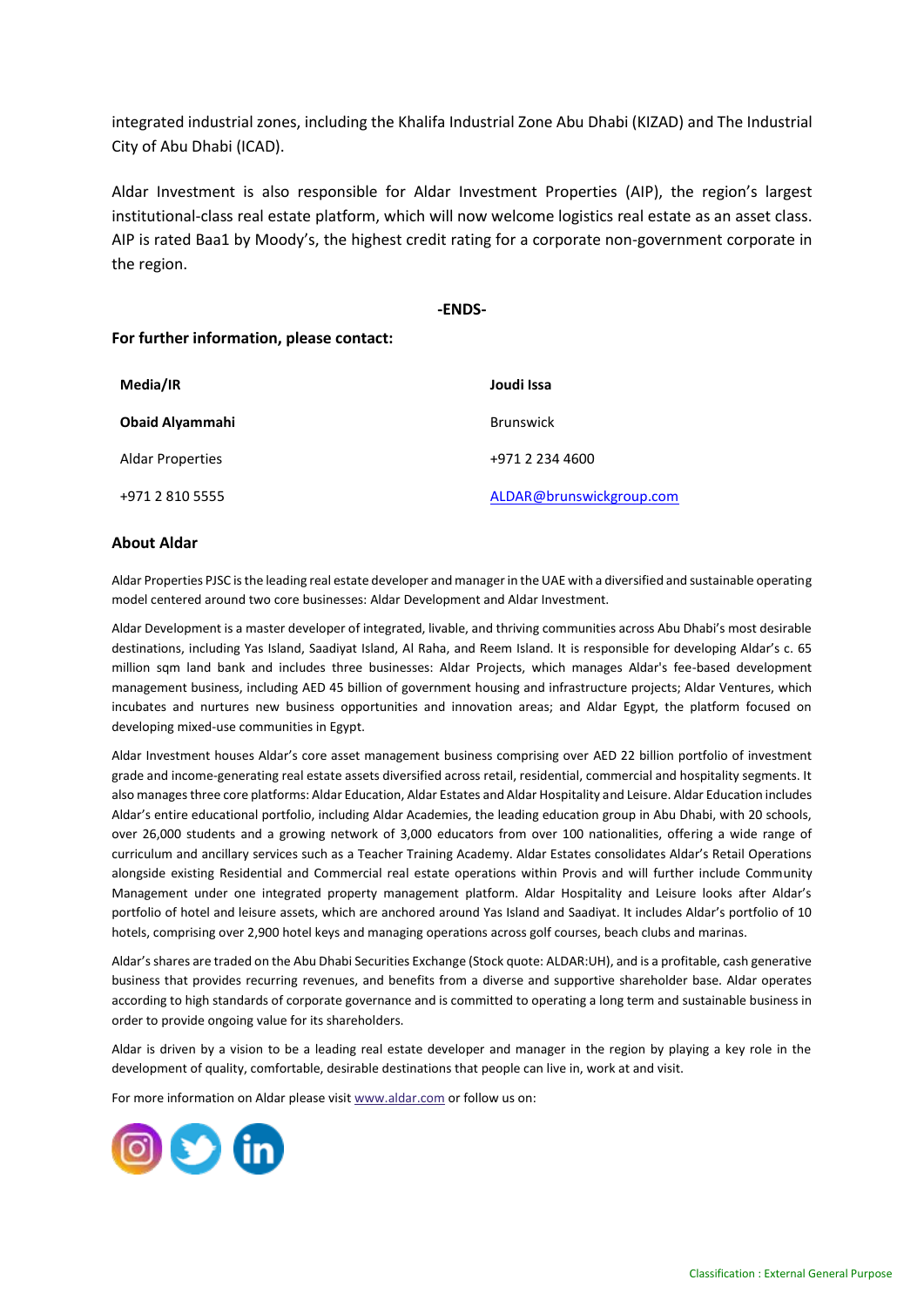**الدار لالستثمار تدخل قطاع األصول اللوجستية باستحواذها على ع ّ مجم " ملتقى أعمال أبوظبي"** 

- **االستتتتتتتحواذ على %70 في "ملتقى أعمال أبوظبي" الذي يضتتتتتب مماتو عمستتتتتتو عا مت وعة**  ومنشآت صناعية ف*ي* مدينة أبوظبي الصناعية "آيكاد"
- **ستتكز الشتكزة، عبك عحدة أعمالها الجديدة لالستتثمار في األصتول اللوجستتية، بشتمل أستاستي**  على دولة الإمارات مع إمكانية التوسع في المملكة العربية السعودية ومصر

أ**بوظبي، الإمارات – <mark>××</mark> أبريل 2022:** أعلنت شــركة الدار للاســتثمار ، المنصّـــة الرائدة للاســتثمارات العقاربة في المنطقة والتي تمتلك وتدير ٍ محفظة متنوعة من الأصـــــول العقاربة بقيمة تتجاوز 22 مليار دهم، اليوم عن استكمال صفقة استحواذها على حصّة تبلغ 70% في مجمع "ملتقى أعمال أبوظبي" الذي تُقدر قيمة أصـوله بأكثر من 500 مليون درهم، على أن يحتفظ الشريك الاستراتيجي بحصـة الــــــ 30% المتبقية.

وتمثّل صـفقة الاسـتحواذ هذه إنشـاء وحدة أعمال الدار للأصـول اللوجسـتية، وهي وحدة جديدة تركز ٍ على استثمارات الأصـول اللوجستية وتنضـوي تحت مظلّة الدار للاستثمار ، حيث ستركز بشكل أسـاسـي على سوق دولة الإمارات مع إمكانية التوسّع في المملكة العربية السعودية ومصر . وتعتزم الدار للاستثمار بعد إتمام صــفقة اســتحواذها على "ملتقى أعمال أبوظبي" تقييم المزبد من فرص الاســتحواذ من خلال وحدتها الجديدة للأصول اللوجستية، بهدف زبادة حجم استثماراتها وتنوبعها في القطاع.

يعتبر "ملتقى أعمال أبوظبي" شـــركة رائدة في تطوير وإدارة العقارات في أبوظبي، حيث يمتلك مجمعاً من المستودعات والمكاتب والمرافق الصناعية ضمن موقع استراتيجي في مدينة أبوظبي الصناعية ("آيكاد") وببلغ صافي مساحاته المخصصة للإيجار نحو 166,000 متر مربع. وبحتوى المجمع على ثلاثة مبان مكتبية، ومســـتودعات تمتد على مســــاحة 132,000 متر مربع، إلى جانب قطع أراضٍ صــــناعية غير مطوّرة تتيح إمكانية التوسـع مسـتقبلا. وتتجاوز نسـبة إشـغال المرافق اللوجسـتية في المجمع حالياً 90%، مع عقود إيجار طويلة الأجل مع مســتأجرين كبار ، بما فيهم "ســبينيس" شـــركة متاجر الســـوبر ماركت والتسـوق الإلكتروني لمسـتلزمات البقالة، و"زونز كورب"، مشـغل المناطق الاقتصــادية المتخصــصــة، و twofour54، المنطقة الحرة الرائدة للإعلام في أبوظبي. وسـيوفر قطاع المكاتب ضــمن مجمع "ملتقى أعمال أبوظبي" بجانب قطع الأراضبي غير المطورة بعد إمكانات وفرص كبيرة للمزبد من التوسع والنمو .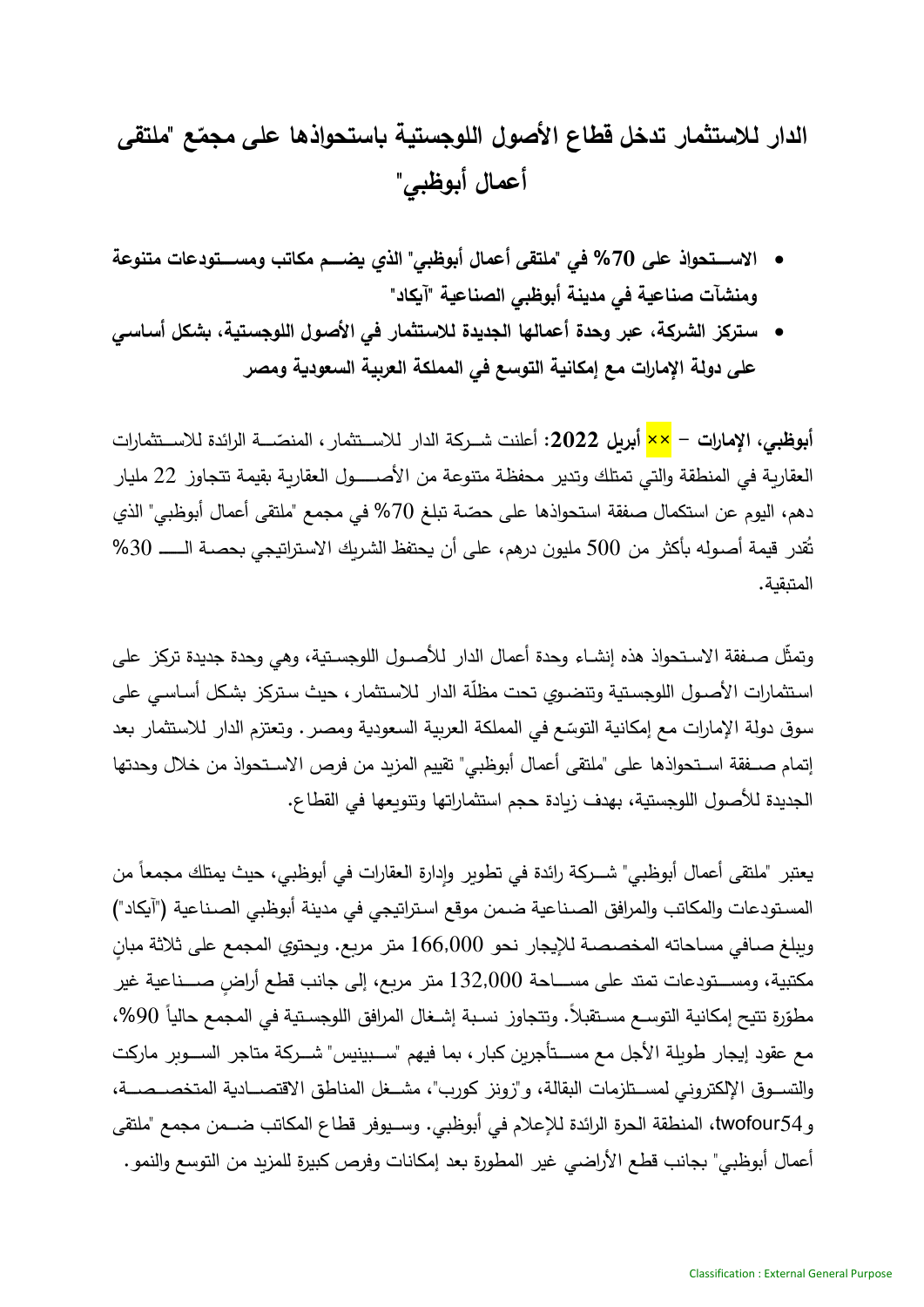وفي هذه المناسـبة، قال **جاسـم بوصــيبع، الرئيس التنفيذي لشــركـة الدار للاســتثمار** : "نرى الكثير من الإمكانات الواعدة وفرص النمو والتوســع في قطاع العقارات والمرافق اللوجســتية في المنطقة، الذي يمتاز بأسس ودعائم قوبة مدفوعة بجهود تطوير البنية التحتية واستمرار نمو الاقتصاد الرقمي. ومن شأن إضافة الأصــول اللوجسـتية تحقيق زبادة فوربة في عوائد محفظتنا العقاربة الاسـتثماربة المتنوعة كما أنها سـتعزز مستوى مرونتها في وجه المخاطر . وبصفتنا إحدى المؤسسات الاستثماربة الرائدة، فلدينا القدرة والإمكانات الفريدة لتعزيز نمو دخلنا من خلال اتباع نهج نشـــط في إدارة الأصــــول. وبشـــمل ذلك الاســـتثمار في التكنولوجيا الرقمية وتقنيات التحول الرقمي لضــــمان تلبية الأصـــــول التي نســــتحوذ عليها لاحتياجات المستأجرين دائمة التغير ، فضلاً عن مواكبتها لمتطلبات المستقبل".

يســتفيد قطاع الخدمات اللوجســتية في دولة الإمارات من الاســتثمارات الكبيرة في قطاعات النقل والبنية التحتية والتي تسـارعت وتيرتها بعد الإعلان عن "مشـاريع الخمسـين" وهي سـلسـلة من المشـاريع التنموية والاقتصـــــادية تهدف إلى تســــربع عجلة التتمية في دولة الإمارات وتحولها إلى مركز شـــــامل في جميع القطاعات. وتشمل تلك المشاريع استثمار 50 مليار درهم في شبكة سكك حديدية لنقل البضـائـع والركاب عبر مختلف أنحاء الدولة، وسـتكون اسـتكمالاً للمرحلة الأولى من شـبكة السـكك الـحديدية الوطنية "قطار الاتحاد". كما تستثمر أبوظبي بشكل كبير في الموانئ والمناطق الصـناعية المتكاملة، بما في ذلك مدينة خليفة الصناعية (كيزاد) ومدينة أبوظبي الصناعية (آيكاد).

يذكر أن الدار للاستثمار تشرف أيضـاً على شـركة الدار للاستثمار العقاري، أكبر شـركة للاسـتثمارات العقاربة المتنوعة في المنطقة، والتي ستضيف الآن العقارات اللوجستية كإحدى فئات الأصول التابعة لها. وحصلت الدار للاستثمار العقاري على تصنيف Baa1 من وكالة موديز للتصنيف الائتماني، وهو أعلى تصنيف ائتماني يُمنح لشركة غير حكومية في المنطقة.

 $-$ انتهے $-$ 

للمزيد من المعلومات يرجى االتصال على األرقام التالية: التواصل الإعلامي: